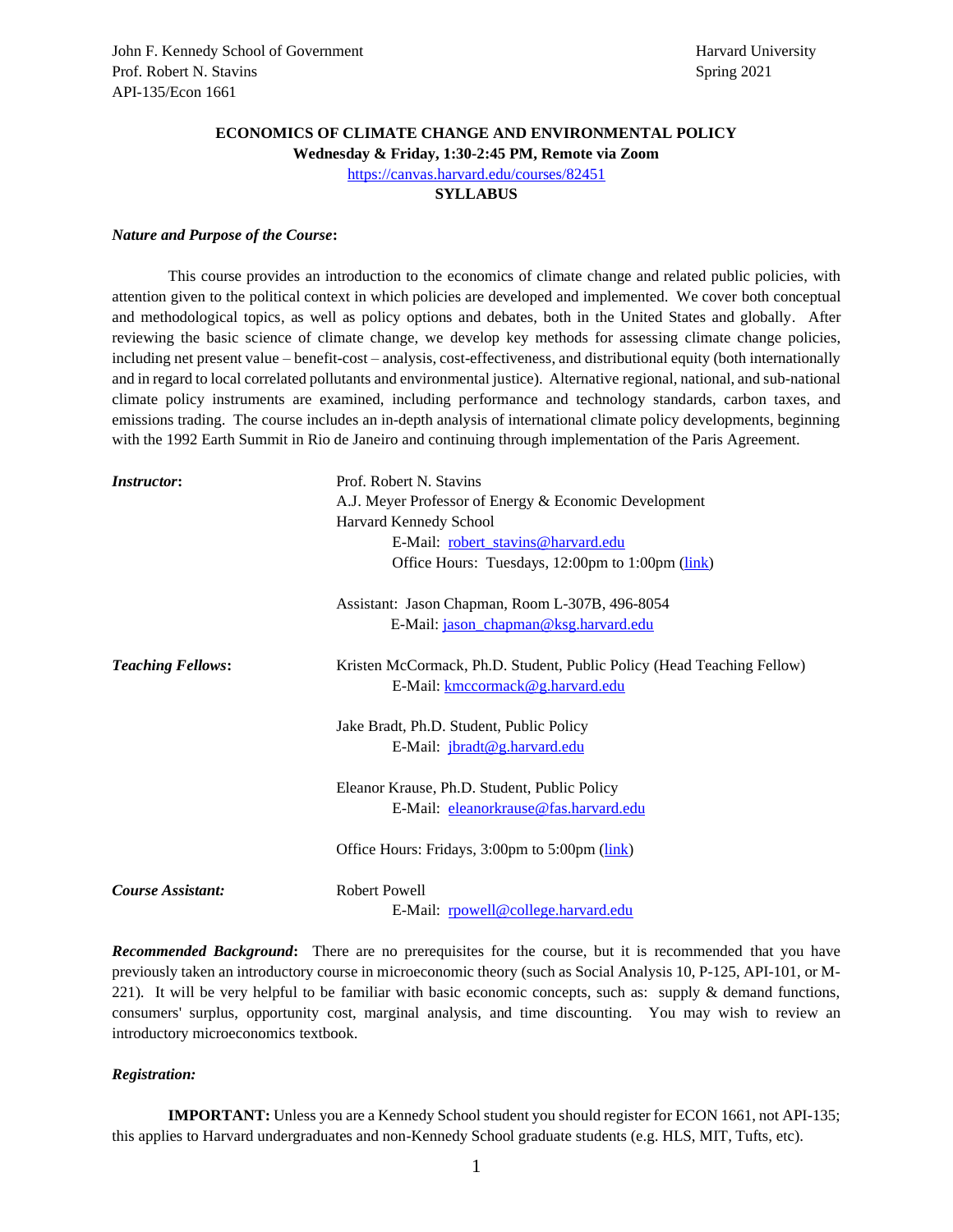## *Reading Material***:**

There are two required books for the course — one text and one volume of selected readings:

- Keohane, Nathaniel, and Sheila Olmstead. *Markets and the Environment. Second Edition.*  Washington: Island Press, 2016. [TEXT]
- Stavins, Robert N., ed. *Economics of the Environment: Selected Readings, Seventh Edition.* Northampton, Massachusetts: Edward Elgar Publishing, Inc., 2019. [EOE]

Here is a [link](https://harvardcoopbooks.bncollege.com/shop/harvard-coop-books/page/find-textbooks) to the Harvard Coop Bookstore course search tool.

The Keohane & Olmstead textbook (*Second Edition*) provides a concise yet comprehensive treatment of the topics covered in this course. This book is available for purchase at the Harvard Coop, and is available for [download](https://hollis.harvard.edu/primo-explore/fulldisplay?docid=01HVD_ALMA512247427140003941&context=L&vid=HVD2&search_scope=everything&tab=everything&lang=en_US) from Harvard Library (you will need to sign into Hollis)**.** Students who would like a more detailed treatment of the material may consider also purchasing *Environmental and Natural Resource Economics* (Thomas Tietenberg & Lynne Lewis). A more rigorous mathematical treatment of the material, beyond the level required for the course, is found in *Environmental Economics* (Charles Kolstad).

The second required book for the course is the *Seventh* Edition of *Economics of the Environment*. This is available at the Harvard Coop for purchase, and is available for [download](https://hollis.harvard.edu/primo-explore/fulldisplay?docid=01HVD_ALMA512469520980003941&context=L&vid=HVD2&search_scope=default_scope&tab=books&lang=en_US) from Harvard Library (you will need to sign into Hollis)**.** Students **should not** purchase previous editions, as many readings covered were not included in previous editions.

Extensive use will be made of other materials, particularly handouts of slides that are used in each class. These additional materials should be downloaded from the course web site in advance of respective classes. A few additional readings found in the reading list below are available for downloading at indicated web sites. **The course web site is:** <https://canvas.harvard.edu/courses/82451>

## *Course Requirements and Grading***:**

Because the course is being offered remotely this year due to the global pandemic, we have developed a special format that optimizes your time. The course is divided into 13 weekly modules (see the [Canvas course site\)](https://canvas.harvard.edu/courses/82451). Weekly modules include:

### Pre-Class Work (complete prior to Wednesday live session)

- 75-minute (required) recorded lecture(s) by Professor Stavins (or other material)
- Readings (see below in syllabus)
- 60-minute meeting of assigned (time-zone) study groups to discuss study questions about recorded lectures

### Live sessions (Wednesday and Friday)

- 75-minute live class session with Professor Stavins, featuring discussion and breakout groups on Wednesday, 1:30-2:45 pm (recorded for students in challenging time zones)
- 60-minute (optional) live session with Teaching Fellows on Friday, 1:30-2:30 pm (recorded)

### **Assessments**

- Five problem sets due at noon (ET) on February 17, March 3, March 24, April 14, and April 28
- An open-book midterm exam on March 8 to March 9 (the exam itself will have a time limit but you may begin the exam anytime over a window spanning these two days)
- An open-book final exam to be scheduled by the Faculty of Arts and Sciences.

The exact schedule of classes, with topics and readings, is found on subsequent pages of the syllabus.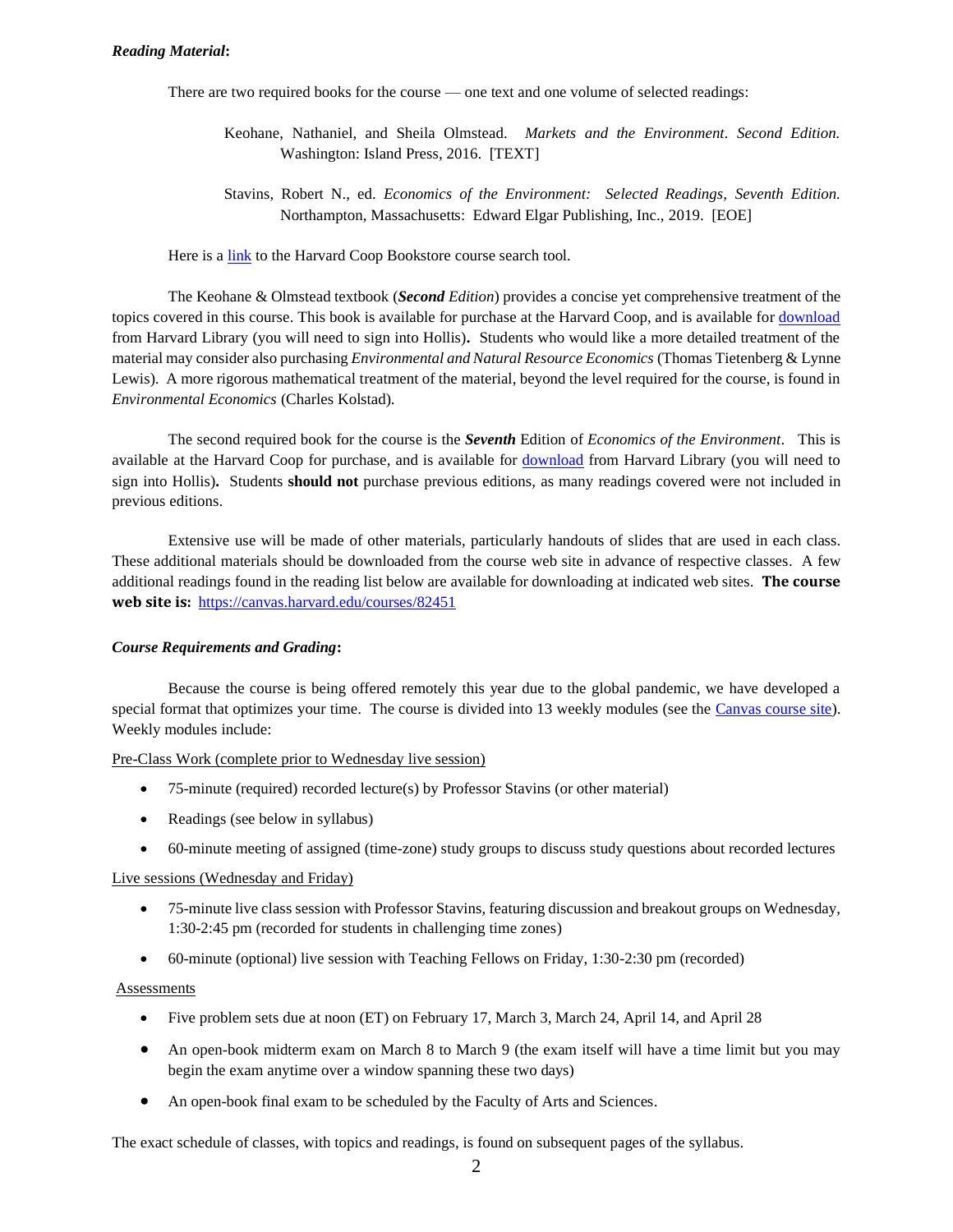| Course grading is on the following basis: | Problem Sets | 15%        |
|-------------------------------------------|--------------|------------|
|                                           | Midterm Exam | 35%        |
|                                           | Final Exam   | <u>50%</u> |
|                                           |              | 100%       |

Late problem sets will be penalized by a grade adjustment.

## *Academic Integrity:*

Students are expected to abide by all University policies on academic honesty. While study groups are encouraged, each student must write up and submit his or her own problem sets.

# *Live Sessions:*

Here is a schematic of Professor Stavins (required) live discussion sessions and the Teaching Fellows (optional) live sessions:

| <b>Module</b>           |                                                                                                                                                  | <b>Live Session Dates</b>                                                      |                                                                                 |
|-------------------------|--------------------------------------------------------------------------------------------------------------------------------------------------|--------------------------------------------------------------------------------|---------------------------------------------------------------------------------|
| (Week)<br><b>Number</b> | <b>Topic</b>                                                                                                                                     | <b>Professor Stavins</b><br>(Required) Discussion<br>Wednesday<br>1:30-2:45 pm | <b>Teaching</b><br><b>Fellows</b><br>(Optional) Class<br>Friday<br>1:30-2:30 pm |
| $\mathbf{1}$            | Introduction to Basic Science, Economics, and Policy of Climate Change                                                                           | January 27                                                                     | January 29                                                                      |
| $\overline{2}$          | Essential Methodology for Economic Analysis of Climate Change Policy                                                                             | February 3                                                                     | (Wellness Day)                                                                  |
| 3                       | Key Elements of Economic Analysis of Climate Change Policy: Cost and<br>Benefit Concepts, and Measurement                                        | February 10                                                                    | February 12                                                                     |
| 4                       | Benefit-Estimation Methods: Revealed Preference (Hedonic Pricing,<br>Averting Behavior); Stated Preference, Mortality Risk Valuation             | February 17                                                                    | February 19                                                                     |
| 5                       | GHG Emissions Mitigation Methods: Policy Instruments & Cost<br>Effectiveness                                                                     | February 24                                                                    | February 26                                                                     |
| 6                       | GHG Emissions Mitigation Methods: Technology & Performance Standards,<br>Taxes, Emissions Trading                                                | March 3                                                                        | Midterm Review<br>(March 5)                                                     |
| 7                       | Localized Climate Change & Policy Effects: Correlated Air Pollutants,<br>Economics of Local Air Pollution, Adaptation, and Environmental Justice | March 10                                                                       | March 12                                                                        |
| 8                       | Cross-Boundary Air Pollution: Economics of Acid Rain Control                                                                                     | March 17                                                                       | March 19                                                                        |
| 9                       | National & Regional Climate Policy Options I: Carbon-Pricing Instruments                                                                         | March 24                                                                       | March 26                                                                        |
| $\sim$ $\sim$           | No course meetings on March 31 and April 2                                                                                                       | (Wellness Day)                                                                 | (No Meeting)                                                                    |
| 10                      | National & Regional Climate Policy Options II: Lessons from Experience                                                                           | April 7                                                                        | April 9                                                                         |
| 11                      | Sub-National Policy & Policy Interactions; Technology Change & Energy<br>Efficiency                                                              | April 14                                                                       | April 16                                                                        |
| 12                      | International Climate Change Policy I: Rio Earth Summit to Paris<br>Agreement                                                                    | April 21                                                                       | April 23                                                                        |
| 13                      | International Climate Change Policy II: Implementation of Paris Agreement<br>& Path Ahead                                                        | April 28                                                                       | <b>Final Review</b><br>(TBD)                                                    |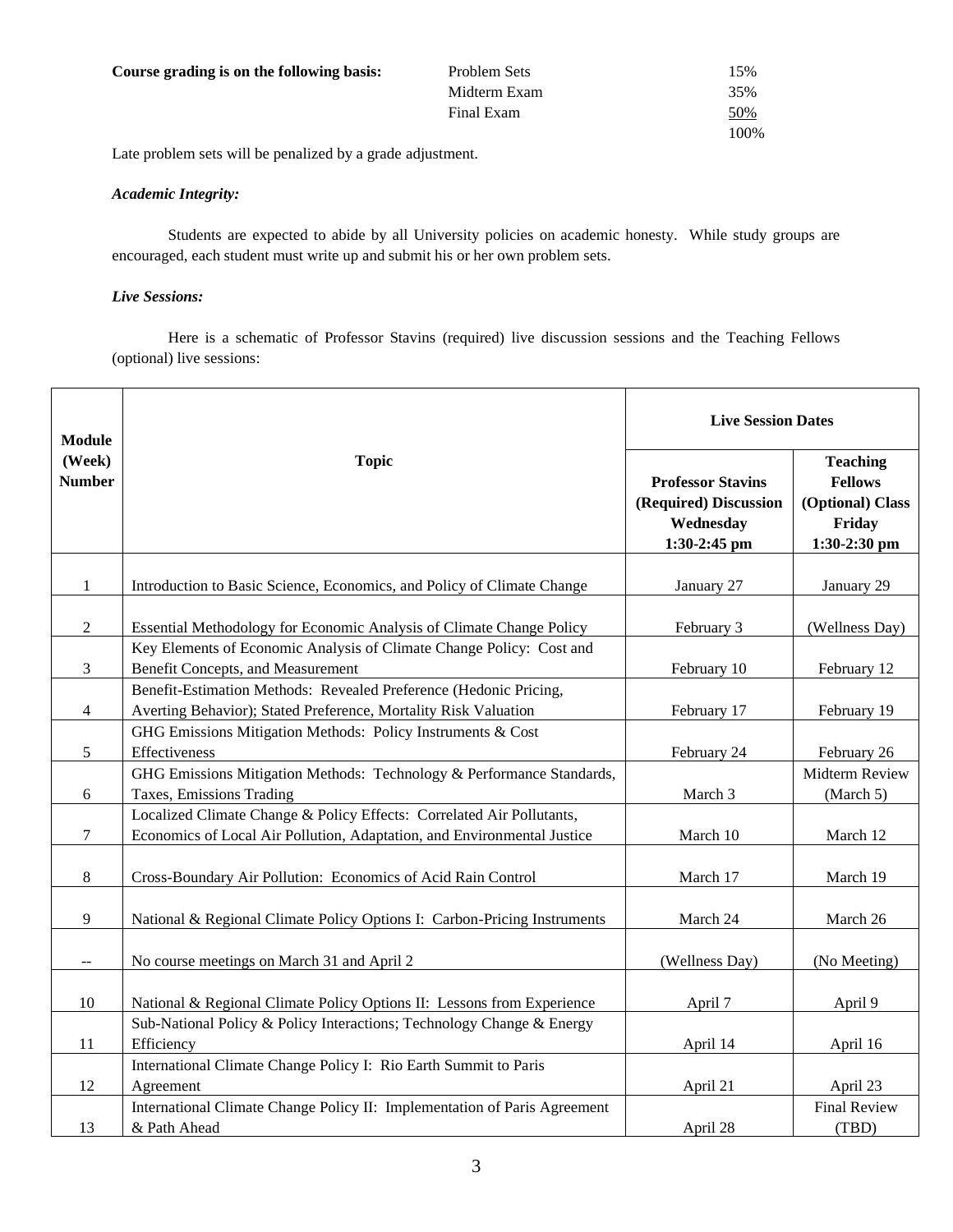# **API-135/ECON 1661 ECONOMICS OF CLIMATE CHANGE AND ENVIRONMENTAL POLICY**

# **WEEKLY COURSE OUTLINE**

|                                           | 1. Jan 25-29:  | Introduction to Basic Science, Economics, and Policy of Climate Change                                                                                                                             |  |  |
|-------------------------------------------|----------------|----------------------------------------------------------------------------------------------------------------------------------------------------------------------------------------------------|--|--|
|                                           | 2. Feb 1-5:    | Essential Methodology for Economic Analysis of Climate Change Policy                                                                                                                               |  |  |
|                                           | 3. Feb 8-12:   | Key Elements of Economic Analysis of Climate Change Policy: Cost & Benefit Concepts, and<br><b>Measurement Methods</b>                                                                             |  |  |
|                                           | 4. Feb 15-19:  | Benefit-Estimation Methods: Revealed Preference (Hedonic Pricing & Averting Behavior); Stated<br>Preference, Benefit Transfer, Mortality Risk Reduction Valuation<br>(Prob Set #1 Due February 17) |  |  |
|                                           | 5. Feb 22-26:  | Methods of GHG Emissions Mitigation: Policy Instruments and Cost Effectiveness                                                                                                                     |  |  |
|                                           | 6. March 1-5:  | Methods of GHG Emissions Mitigation: Technology & Performance Standards, Taxes, Trading<br>(Prob Set #2 Due March 3)                                                                               |  |  |
|                                           |                | 7. March 8-12: Localized Climate Change & Policy Effects: Correlated Air Pollutants, Economics of Local Air<br>Pollution, Adaptation, and Environmental Justice                                    |  |  |
|                                           |                | 8. March 15-19: Cross-Boundary Air Pollution: Economics of Acid Rain Control                                                                                                                       |  |  |
|                                           |                | 9. March 22-26: National & Regional Climate Policy Options I: Carbon-Pricing Instruments<br>(Prob Set #3 Due March 24)                                                                             |  |  |
| ***No course meetings March 31-April 2*** |                |                                                                                                                                                                                                    |  |  |
|                                           | 10. April 5-9: | National & Regional Climate Policy Options II: Lessons from Experience                                                                                                                             |  |  |
|                                           |                | 11. April 12-16: Sub-National Policy & Policy Interactions; Technology Change & Energy Efficiency<br>(Prob Set #4 Due April 14)                                                                    |  |  |
|                                           |                | 12. April 19-23: International Climate Change Policy I: Rio Earth Summit to Paris Agreement                                                                                                        |  |  |
|                                           |                | 13. April 26-30: International Climate Change Policy II: Implementation of Paris Agreement & Path Ahead                                                                                            |  |  |

(*Prob Set #5 Due April 28)*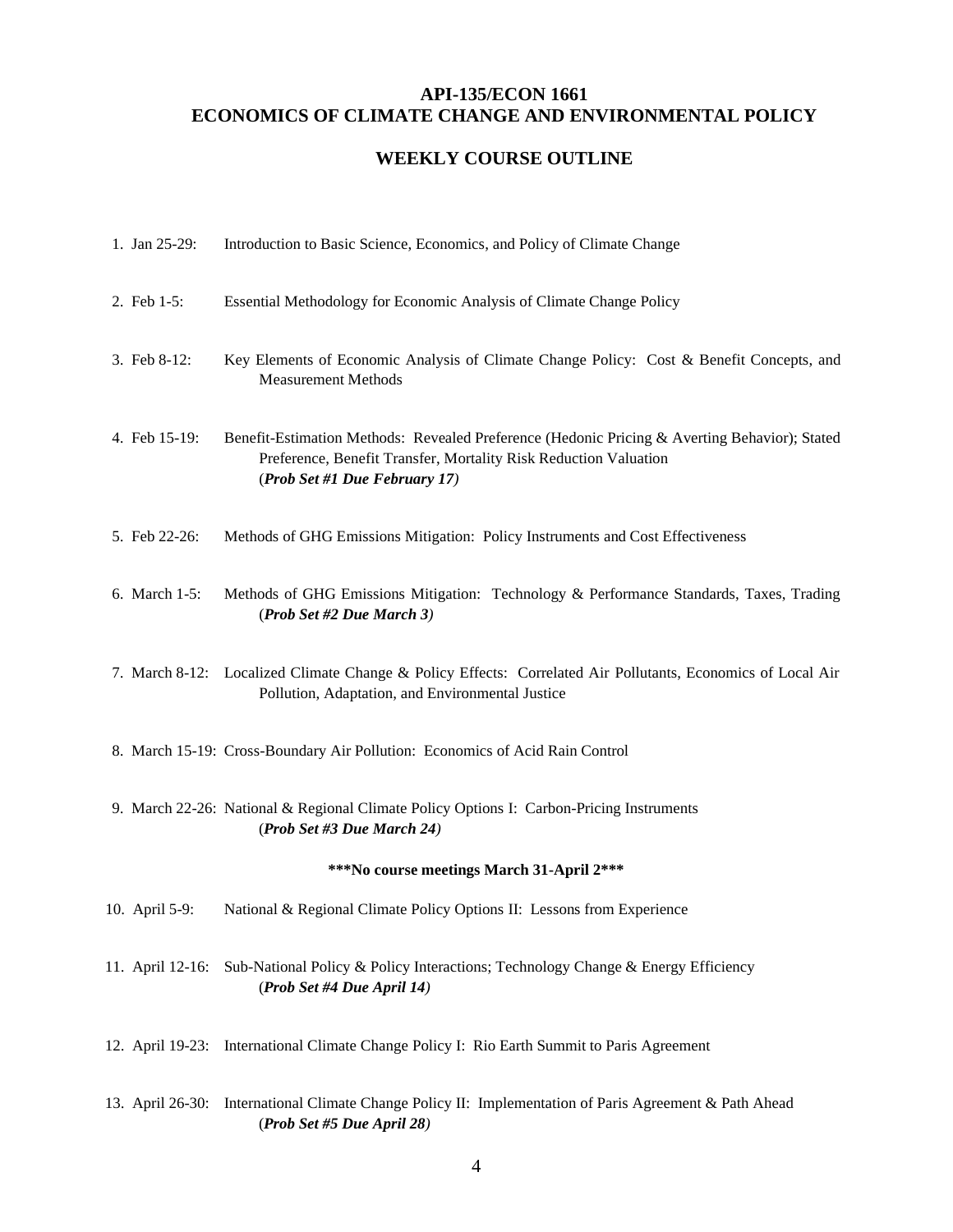### **API-135/ECON 1661: ECONOMICS OF CLIMATE CHANGE AND ENVIRONMENTAL POLICY**

### **READING LIST**

*Readings below are required*, and should be completed prior to class sessions, with selections read in the order listed. At the end of the list of required readings is a separate list of suggested (optional) readings. If you are particularly interested in a certain week or topic, the optional readings are recommended, but not required.

- TEXT refers to Keohane, Nathaniel, and Sheila Olmstead. *Markets and the Environment. Second Edition.*  Washington: Island Press, 2016.
- EOE refers to Stavins, Robert N., ed. *Economics of the Environment: Selected Readings, Seventh Edition.* Northampton, Massachusetts: Edward Elgar Publishing, Inc., 2019.

## **MODULE 1 (JANUARY 25-29): INTRODUCTION TO BASIC SCIENCE, ECONOMICS, AND POLICY OF CLIMATE CHANGE**

- Intergovernmental Panel on Climate Change. *[Summary for Policymakers, The Physical Science Basis,](https://www.ipcc.ch/site/assets/uploads/2018/02/WG1AR5_SPM_FINAL.pdf)  [Contribution of Working Group I to the Fifth Assessment Report of the IPCC](https://www.ipcc.ch/site/assets/uploads/2018/02/WG1AR5_SPM_FINAL.pdf)*. Cambridge University Press, Cambridge, UK and New York, 2013.
- TEXT, pp. 11-34, 80-90: Chapter 2 "Economic Efficiency..." and Chapter 5 "Market Failures...", through the "Public Goods" heading
- EOE, pp. 2-7, Chapter 1 (Fullerton and Stavins, ["How Economists See the Environment,](https://www.nature.com/articles/26606)" *Nature*, 1998).

# **MODULE 2 (FEBRUARY 3-5): ESSENTIAL METHODOLOGY FOR ECONOMIC ANALYSIS OF CLIMATE CHANGE POLICY**

- TEXT, pp. 35-68: Chapter 3: "The Benefits and Costs..."
- EOE, pp. 145-149, Chapter 8 (Arrow, Cropper, Eads, Hahn, Lave, Noll, Portney, Russell, Schmalensee, Smith, and Stavins, ["Is There a Role for Benefit-Cost Analysis in Environmental, Health, and Safety](https://search-proquest-com.ezp-prod1.hul.harvard.edu/docview/77972520?accountid=11311&pq-origsite=primo)  [Regulation?"](https://search-proquest-com.ezp-prod1.hul.harvard.edu/docview/77972520?accountid=11311&pq-origsite=primo) *Science*, 1996).

# **MODULE 3 (FEBRUARY 10-12): KEY ELEMENTS OF ECONOMIC ANALYSIS OF CLIMATE CHANGE POLICY: COST AND BENEFIT CONCEPTS AND MEASUREMENT**

TEXT, pp. 69-78: Chapter 4, "The Efficiency of Markets"

EOE, pp. 47-71, Chapter 3 (Dechezlepretre, Antoine and Misato Sato. ["The Impacts of Environmental](https://academic.oup.com/reep/article/11/2/183/4049468)  [Regulations on Competitiveness.](https://academic.oup.com/reep/article/11/2/183/4049468)" *Review of Environmental Economics and Policy* 11(2), 2017).

Greenstone, Michael, Elizabeth Kopits, and Ann Wolverton. ["Developing a Social Cost of Carbon for US](https://academic.oup.com/reep/article/7/1/23/1577964?searchresult=1)  [Regulatory Analysis: A Methodology and Interpretation."](https://academic.oup.com/reep/article/7/1/23/1577964?searchresult=1) *Review of Environmental Economics and Policy* 7(1), 2013.

EOE, pp. 150-154, Chapter 9 (Goulder and Stavins, ["An Eye on the Future.](https://www.nature.com/articles/419673a)" *Nature*, 2002).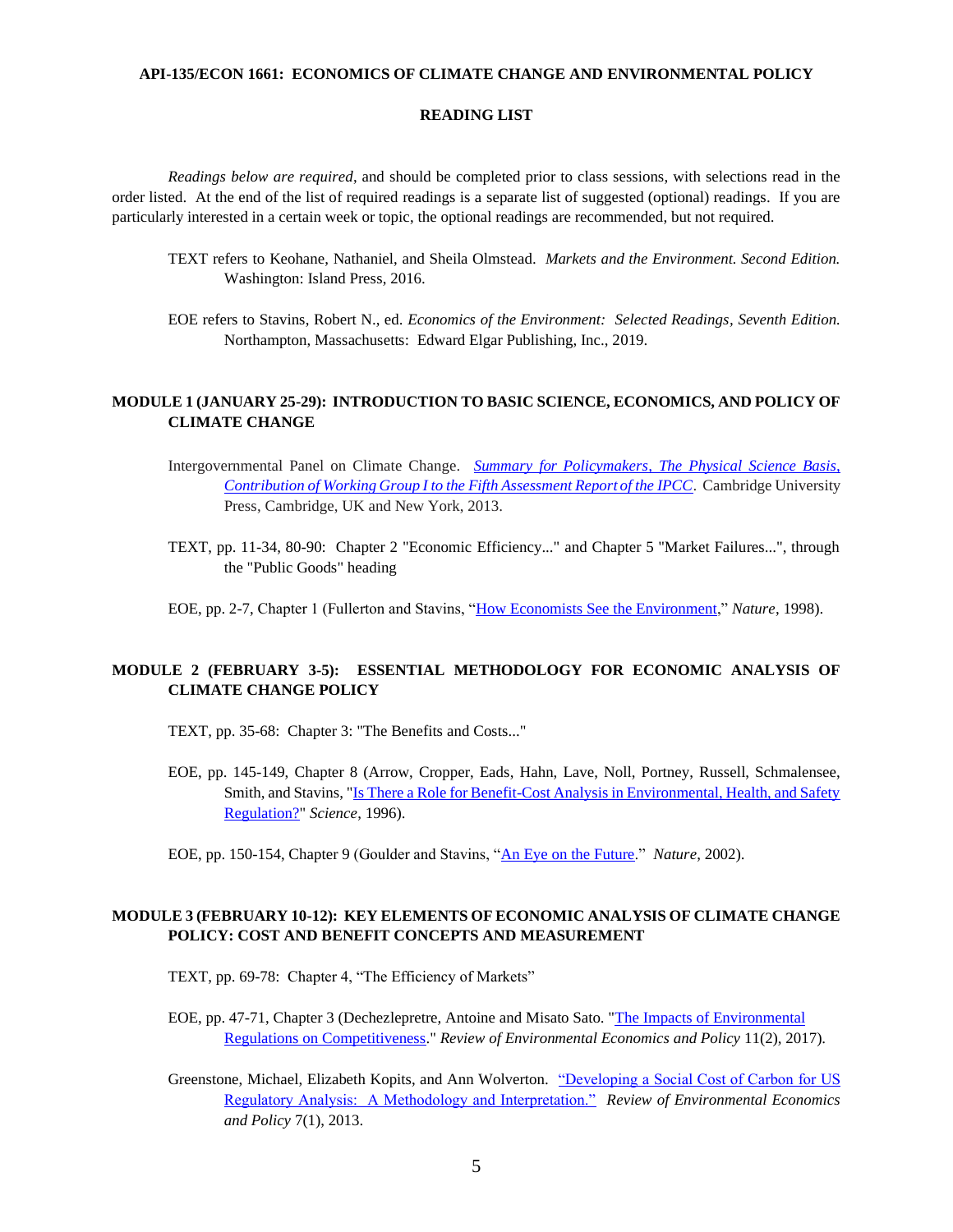# **MODULE 4 (FEBRUARY 17-19): BENEFIT-ESTIMATION METHODS: REVEALED PREFERENCE (HEDONIC PRICING, AVERTING BEHAVIOR); STATED PREFERENCE, MORTALITY RISK VALUATION**

## *NOTE***: Problem Set #1 is due at 12 ET on February 17**

TEXT, pp. 49-55. "Measuring Benefits," in Chapter 3.

- EOE, pp. 92-107, Chapter 5 (Carson, Richard T. ["Contingent Valuation: A Practical Alternative when Prices](https://libkey.io/libraries/215/articles/47563298/full-text-file)  [Aren't Available.](https://libkey.io/libraries/215/articles/47563298/full-text-file)" *Journal of Economic Perspectives* 26(4) 2012).
- EOE, pp. 72-91, Chapter 4 (Cameron, ["Euthanizing the Value of a Statistical Life.](https://academic-oup-com.ezp-prod1.hul.harvard.edu/reep/article/4/2/161/1572288)" *Review of Environmental Economics and Policy* 4(2), 2010).

## **MODULE 5 (FEBRUARY 24-26): GHG EMISSIONS MITIGATION METHODS: POLICY INSTRUMENTS AND COST EFFECTIVENESS**

TEXT, pp. 139-198: Chapters 8, "Principles of Market-Based…: and 9, "The Case for Market-Based…"

# **MODULE 6 (MARCH 1-5): GHG EMISSIONS MITIGATION METHODS: TECHNOLOGY AND PERFORMANCE STANDARDS, TAXES, EMISSIONS TRADING**

## *NOTE***: Problem Set #2 is due at 12 ET on March 3**

Revesz, Richard L., and Robert N. Stavins[. "Environmental Law."](https://www-sciencedirect-com.ezp-prod1.hul.harvard.edu/science/article/pii/S1574073007010080/pdfft?md5=f4d60411526bbba1c1578f735f925d60&pid=1-s2.0-S1574073007010080-main.pdf) *Handbook of Law and Economics, Volume I*, eds. A. Mitchell Polinsky and Steven Shavell, pp. 499-589. Amsterdam: Elsevier Science, 2007. [*Read pages 534-546*]

## **MARCH 8-9: MIDTERM EXAMINATION**

# **MODULE 7 (MARCH 8-12): LOCALIZED CLIMATE CHANGE & POLICY EFFECTS: CORRELATED AIR POLLUTATNS, ECONOMICS OF LOCAL AIR POLLUTION, APAPTATION, AND ENVIRONMENTAL JUSTICE**

Schmalensee, Richard, and Robert N. Stavins. ["Policy Evolution under the Clean Air Act."](https://pubs.aeaweb.org/doi/pdfplus/10.1257/jep.33.4.27) *Journal of Economic Perspectives*, Volume 33, Number 4, Fall 2019, pp. 27-50.

Hsiang, S. et al. 2017. ["Estimating economic damage from climate change in the United States."](https://urldefense.proofpoint.com/v2/url?u=https-3A__science.sciencemag.org_content_356_6345_1362&d=DwMFaQ&c=WO-RGvefibhHBZq3fL85hQ&r=6dpu10P2dV2rJHLj1XiN5ksKeZHEnenpzzJDNFVtmnY&m=2fQXhwYxSSLbquTVDqlhK6aqy6-V4OWiIO0UTeFV-Ug&s=tvDvDlWC5_sOiai_pPfExuZKGhftA9Fgx6X_HtgeOtQ&e=) Science, 356 (6345): 1362-1369.

Fullerton, Don (2011). ["Six Distributional Effects of Environmental Policy."](https://libkey.io/libraries/215/articles/24834175/full-text-file) *Risk Analysis* 3(6): 923-929.

Banzhaf, Spencer, Lala Ma, and Christopher Timmins (2019). ["Environmental Justice: The Economics of](https://libkey.io/libraries/215/articles/270297798/full-text-file)  [Race, Place, and Pollution."](https://libkey.io/libraries/215/articles/270297798/full-text-file) *Journal of Economic Perspectives* 33(1): 185-208.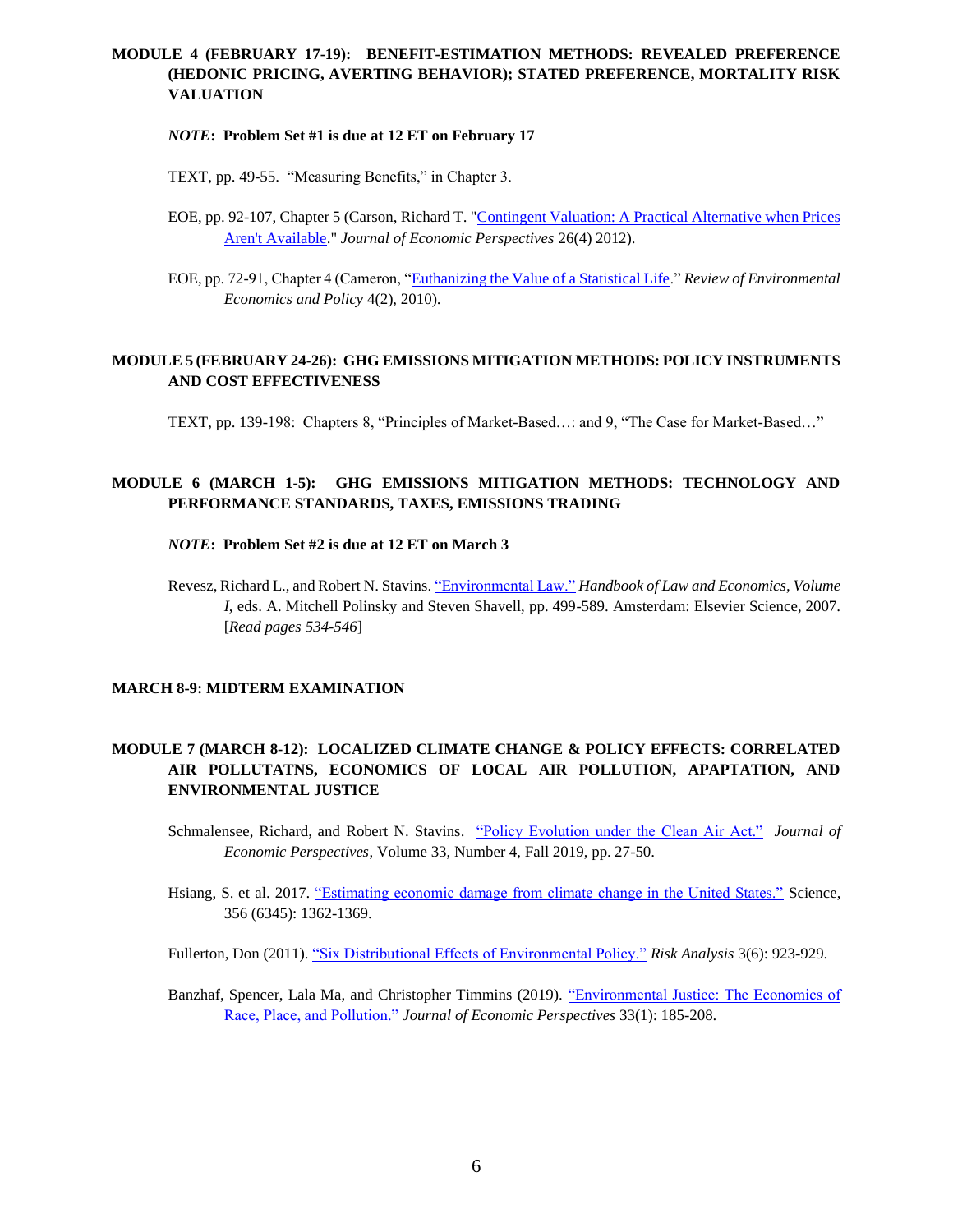# **MODULE 8 (MARCH 17-19): CROSS-BOUNDARY AIR POLLUTION: ECONOMICS OF ACID RAIN CONTROL**

TEXT, pp. 200-207: Chapter 10, "Market-Based Instruments…" through "Compliance and Enforcement"

EOE, pp. 193-210, Chapter 13 (Schmalensee and Stavins. "The SO<sub>2</sub> Allowance Trading System: The Ironic [History of a Grand Policy Experiment."](https://www.aeaweb.org/articles?id=10.1257/jep.27.1.103) *Journal of Economic Perspectives* 27(1), 2013).

## **MODULE 9 (MARCH 24-26): NATIONAL & REGIONAL CLIMATE POLICY OPTIONS I: CARBON PRICING INSTRUMENTS**

## *NOTE***: Problem Set #3 is due at 12 ET on March 24**

- EOE, pp. 440-468, Chapter 27 (Stavins, ["The Problem of the Commons: Still Unsettled After 100 Years."](https://www.aeaweb.org/articles?id=10.1257/aer.101.1.81) *American Economic Review* 101(1), 2011). [*Read Pages 96-103*]
- EOE, pp. 316-350, Chapter 19 (Aldy, Krupnick, Newell, Parry, and Pizer, ["Designing Climate Mitigation](https://www.aeaweb.org/articles?id=10.1257/jel.48.4.903)  [Policy.](https://www.aeaweb.org/articles?id=10.1257/jel.48.4.903)" *Journal of Economic Literature* 48(4), 2010.

## **MODULE 10 (APRIL 7-9): NATIONAL & REGIONAL CLIMATE POLICY OPTIONS II: LESSONS FROM EXPERIENCE**

- EOE, pp. 361-383, Chapter 22 (Newell, Pizer and Raimi. ["Carbon Markets 15 Years after Kyoto: Lessons](https://libkey.io/libraries/215/articles/47563314/full-text-file)  [Learned, New Challenges.](https://libkey.io/libraries/215/articles/47563314/full-text-file)" *Journal of Economic Perspectives* 27(1), 2013).
- EOE, pp. 171-192, Chapter 12 (Schmalensee, Richard and Robert N. Stavins. ["Lessons Learned from Three](https://academic.oup.com/reep/article/11/1/59/3066276)  [Decades of Experience with Cap and Trade.](https://academic.oup.com/reep/article/11/1/59/3066276)" *Review of Environmental Economics and Policy* 11(1), 2017).
- Stavins, Robert N. ["The Future of U.S. Carbon-Pricing Policy."](https://scholar.harvard.edu/files/stavins/files/stavins_eepe_2020_journal_article.pdf) *Environmental and Energy Policy and the Economy*, volume 1, pp. 8-64. University of Chicago Press, 2020. [*Read Pages 8-29, 33-43, 47-52*]

# **MODULE 11 (APRIL 14-16): SUB-NATIONAL POLICY & POLICY INTERACTIONS; TECHNOLOGY CHANGE AND ENERGY EFFICIENCY**

- *NOTE***: Problem Set #4 is due at 12 ET on April 14**
- EOE, pp. 573-618, Chapter 32 (Gerarden, Newell, and Stavins, ["Assessing the Energy-Efficiency Gap."](https://pubs.aeaweb.org/doi/pdf/10.1257/jel.20161360) *Journal of Economic Literature 55(4)*, 2017).

Goulder, Lawrence H. and Robert N. Stavins. ["Challenges from State-Federal Interactions in U.S. Climate](https://scholar.harvard.edu/files/stavins/files/goulderstavinsaerpapersproceedings.pdf)  [Change Policy.](https://scholar.harvard.edu/files/stavins/files/goulderstavinsaerpapersproceedings.pdf)" *American Economic Review Papers and Proceedings* 101(3), 2011.

# **MODULE 12 (APRIL 21-23): INTERNATIONAL CLIMATE CHANGE POLICY I: RIO EARTH SUMMIT TO PARIS AGREEMENT**

- Chan, Gabriel, Robert Stavins, and Zou Ji. ["International Climate Change Policy.](https://scholar.harvard.edu/files/stavins/files/chan_stavins_zou_ji_annual_review_article_2018_002.pdf)" *Annual Review of Resource Economics* 10 (2018): 335–360.
- Joseph E. Aldy and Robert N. Stavins. ["Climate Negotiators Create an Opportunity for Scholars."](http://www.sciencemag.org/content/337/6098/1043.full.pdf?keytype=ref&siteid=sci&ijkey=MiUluRr82ZoxY) *Science*, 2012.